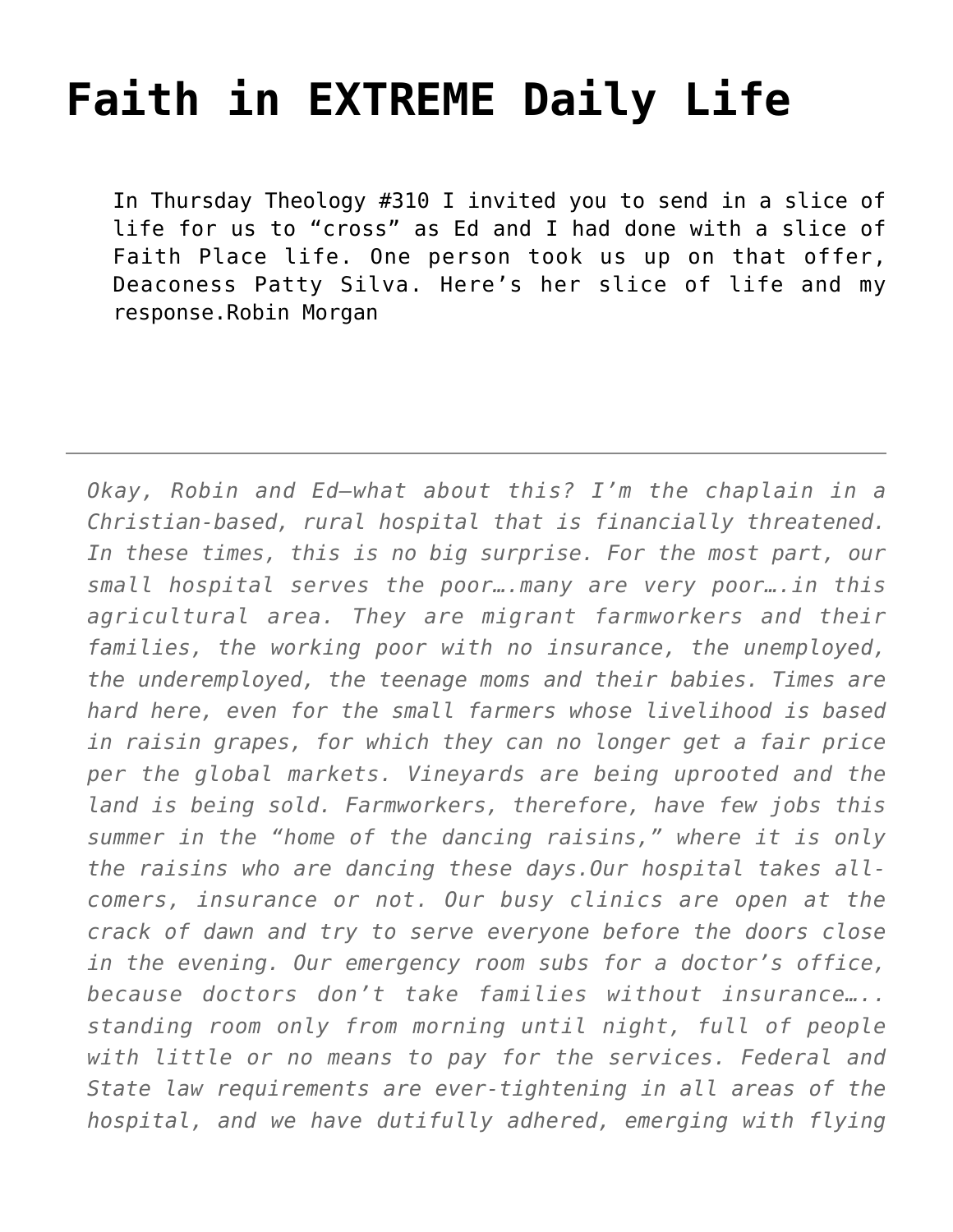*colors from all their surveys. The costs of these requirements in equipment and personnel have escalated many, many times over in the past few years. And, of course, the State of California is bankrupt, which has been a huge blow on every level of business, industry, and public service.*

*Our remaining staff (we've made all possible cuts in every area, including staffing) is an amazing conglomeration of people of diverse backgrounds, many faiths, and even within Christianity, represent a great diversity as well. Our mission statement includes the words "following in Jesus' footsteps" and it is basic to our daily work.*

*As the only chaplain, I'm becoming somewhat burned out. My office is where angry, fearful employees tend to gravitate. I'm the one who gets questions, such as, "Where is God now? Here we are, doing His work, taking short days and maybe soon short pay, in order to continue to serve his ill and broken, and the bureaucracy is going to cause us to shut down. Some of our sons and husbands are in Iraq where no expense is spared for weapons and equipment. The hospitals there are better off than ours."*

*Rural hospitals are closing all around us. There is no other hospital for 25 miles. When one has no automobile, and there is literally no longer viable public transportation between farm and city, trying to get 25 miles to a hospital is an intolerable situation.*

*The population here is approximately 67% Latino, 30% Anglo, and 3% Indian, Japanese, SE Asian and Middle Eastern. 89% of our children here qualify by federal standards for free lunches, though only a single digit portion takes advantage of those lunches, preferring to use discounted lunches instead. The economically solvent churchly folk around here (of all races) routinely blame the poor for their poverty.*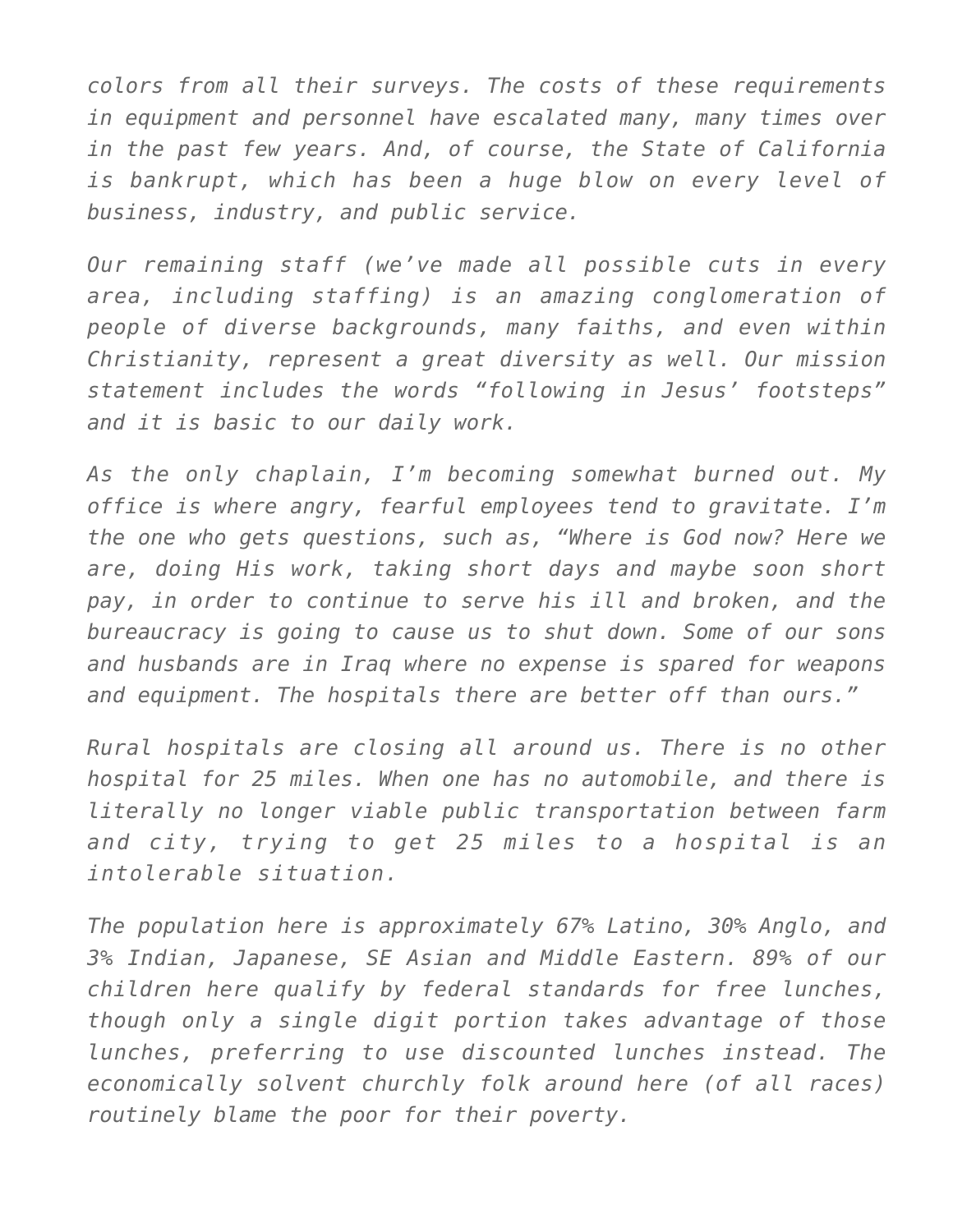*So, the upshot is, I do devotions weekly at the hospital, and I need some help with this situation, as far as Gospel Hope and Promise are concerned. Our staff members see the gap between rich and poor every day. Their respective jobs are ministries in the greatest sense. The Christians among them are disciples par excellence. Those of other faiths are able to find common ground and pull together with the rest. Faith and practice in common mission are a reality in this place. I call it the "modern-day Church."*

*But, many are beginning to lose some ground as far as faith is concerned. I see a slippery slope ahead. They are wondering "why God is deserting His poor" as one was put it last Wednesday at a Christian-based meeting for prayer. And this is, again, a diverse group—Pentecostals, Roman Catholics, Evangelicals, and mainstreamers, so the theologies vary wildly. HELP!*

*Dcs. Patricia Silva*

## *Dear Patty,*

*As Ed and I read through your slice of life again together, we realized that there are two crossings to be made in your writing. The one is you, working and leading in this context; the other is the people with whom you minister. Since I resonate with your position, I'm going to take a shot at offering some law and gospel thoughts to you and your predicament.*

*First, a few diagnostic observations. You say as chaplain your office is where angry, fearful employees tend to gravitate and that you are becoming burned out. "Where is God now?" is a question people ask as they continue to work sacrificially in*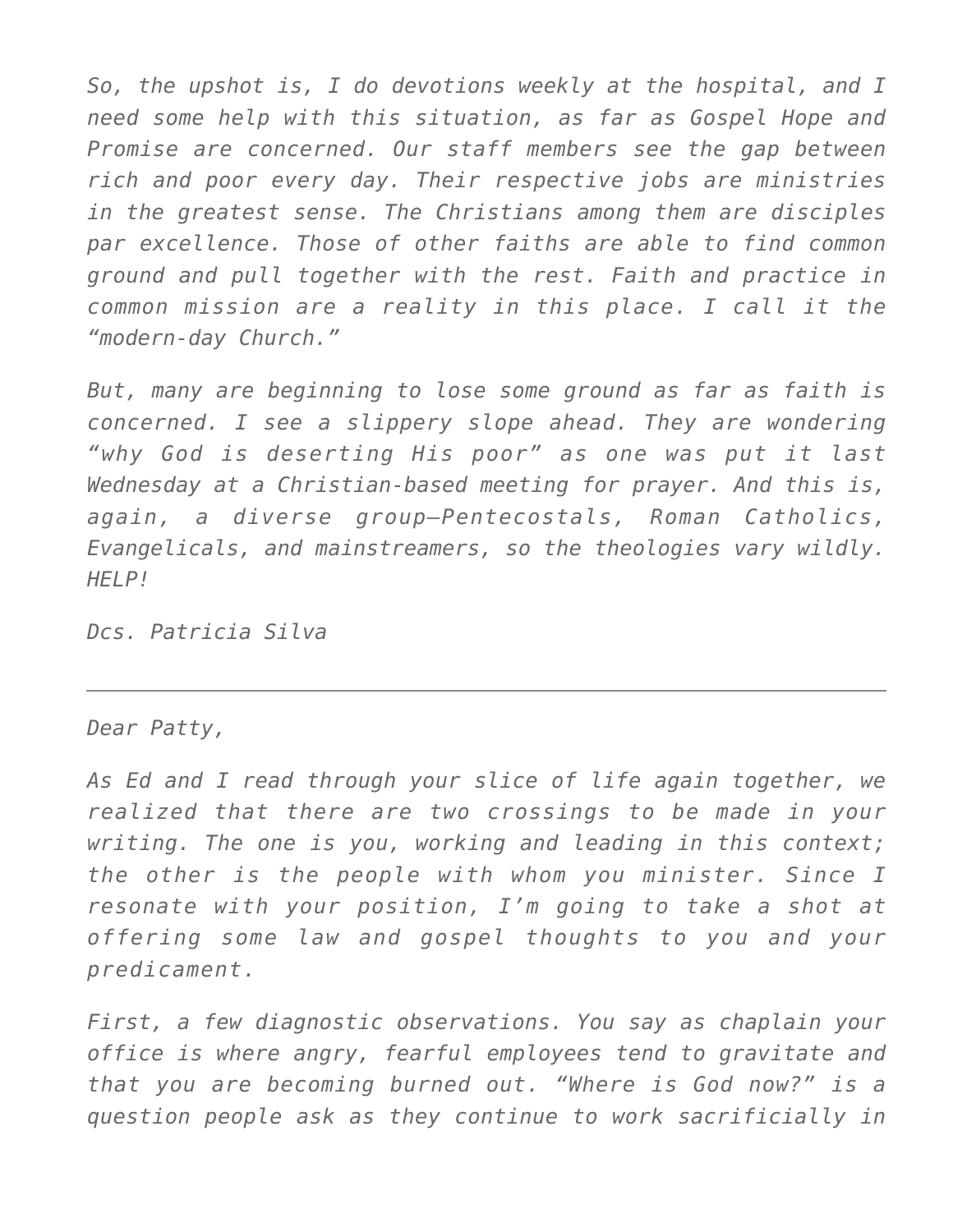*these circumstances. I can imagine your burn out is a combination of weariness in listening and offering compassionate feedback in what is a deteriorating situation, but also partly about the doubt that comes to your own heart and mind as you hear story after story "yeah, where is God now?" I'd venture to say that your trust in Christ gets overwhelmed by the fear, anger and doubt in the face of so much negative evidence. You may, I know I do at times, give ultimate authority to the bureaucracy that is so indifferent to the individuals caught in its grip. Who can possibly breakthrough such inexorable oppression? Of course we both know the end result of giving ultimate power to anyone/anything other than the God of our Lord Jesus Christ. Idolatry is something our God does not take lightly.*

*On the prognostic side, I'd like to start with a story about a little girl who faced circumstances at least as challenging as yours and mine. She was one of the children in the early 60s who helped integrate southern schools. Every day she walked up the sidewalk of her elementary school flanked by National Guard officers who held at bay the white adults screaming obscenities at this little girl who was trying to get an education.*

*One day a doctor who worked across the street at a military base and had been watching these events occur, walked over to the school and spoke with the little girl's teacher. He told the teacher that if at any time it seemed like the little girl was succumbing to the stress of this extraordinary situation that she, the teacher, should call him and he'd come right over.*

*Not long afterwards the doctor did get a call from the teacher. She told him that the little girl was standing at the window talking to herself as she watched the angry white adults in the street below. The doctor hurried over to the school and when he*